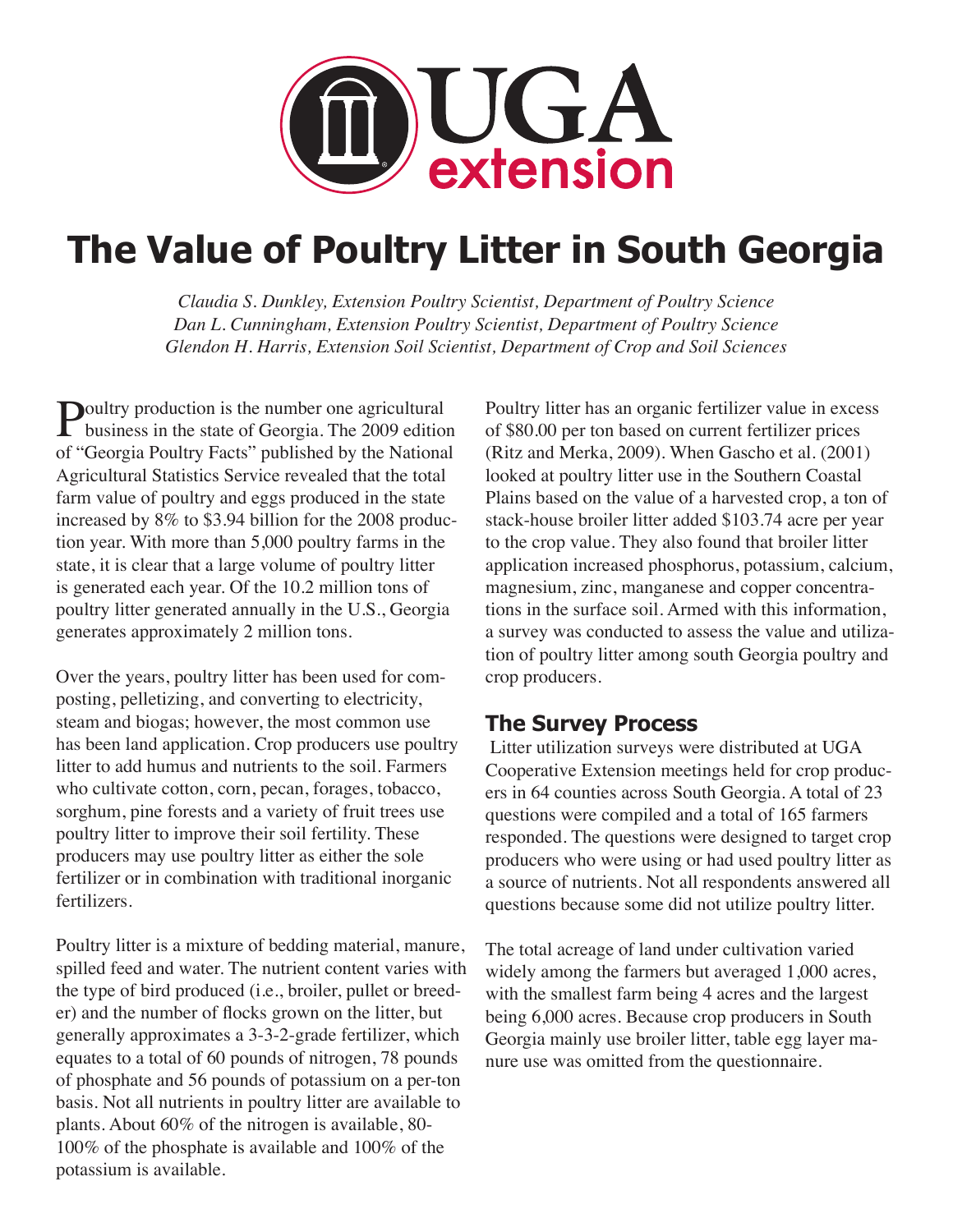# **Summary of Findings**

#### **Soil Type**

Three major soil types are used for agricultural production in South Georgia: coastal plain, deep sand and piedmont. The type of soil on each farm was of interest because poultry litter is an excellent source of humus, which binds soil particles together and improves soil's water holding capacity. The results from the questionnaire showed that 65.92% of respondents farmed on coastal plain soil, 25.70% farmed on deep sand soil and 8.38% farmed on piedmont soil (Fig. 1). Some respondents had more than one soil type on their farm. The use of inorganic and organic fertilizer did not differ by soil type.





### **Type of Crops Grown**

The types of crop farmers grew were important because of the specific nutrients each would obtain from the poultry litter. The survey results (Fig. 2) showed that 75.49% of respondents grew tree and row crops (specifically pecans, peanuts, cotton and corn). A total of 18.14% of respondents grew tobacco and forages such as sorghum and rye grass. Vegetables were grown by 6.37% of respondents. The results were not divided into specific crop types.



**Figure 2.** The percentage of farmers growing row crops, forages and vegetables.

#### **Use of Poultry Litter and Inorganic Fertilizer**

Of the 165 respondents, 50.30% utilized poultry litter as a source of nutrients in their production while 49.70% did not use poultry litter (Fig. 3). Of the total number of growers who used poultry litter, 40% had been using it for less than three years, 26.25% had used it for four to six years and the remaining 33.75% had used it for more than six years (Fig. 4).



**Figure 3.** The percentage of South Georgia farmers who do and do not utilize poultry litter.



**Figure 4.** The percentage of farmers who have been using poultry litter for one to three years, four to six years and more than six years.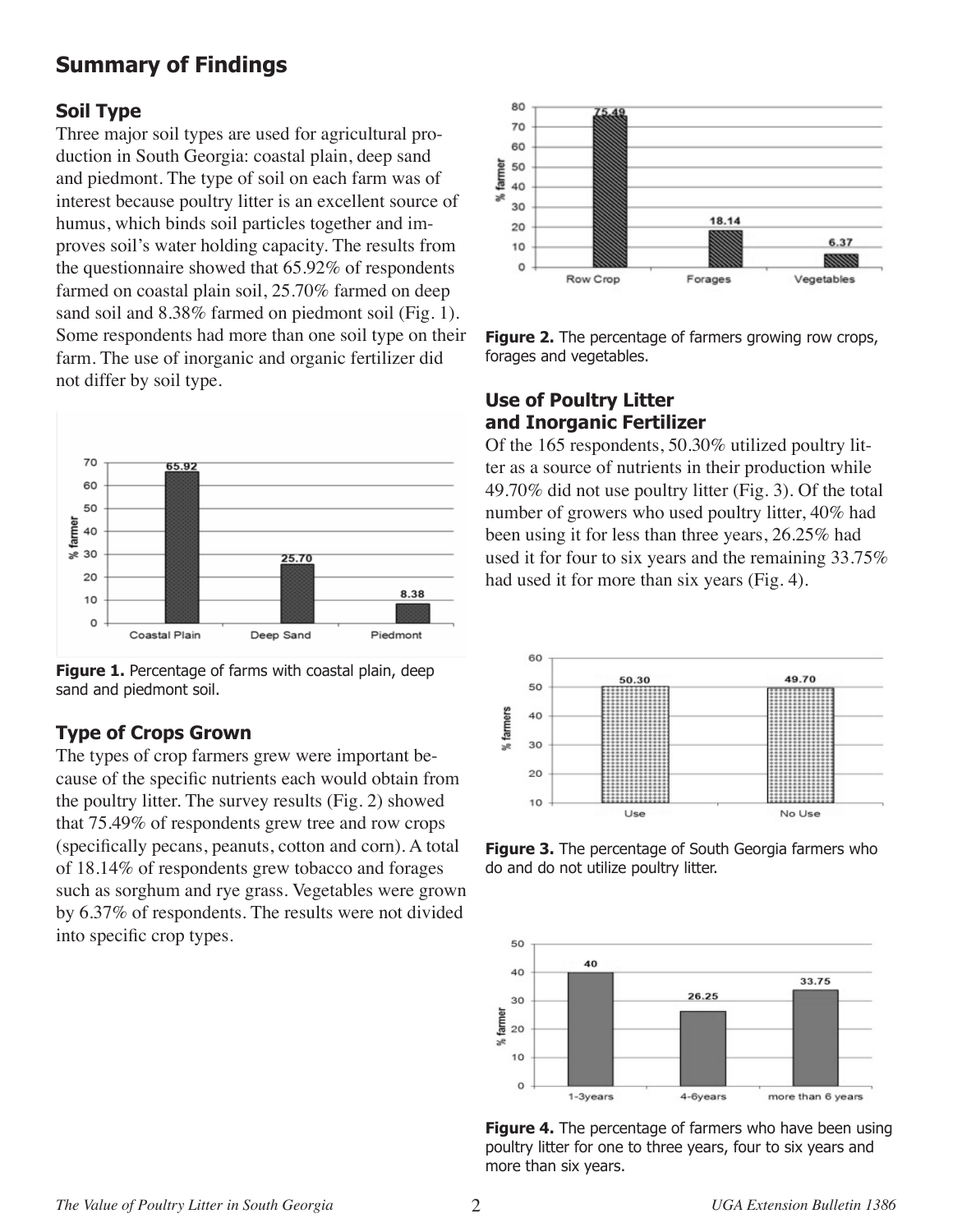When asked if inorganic fertilizer was used as a source of nutrients, 77.54% of respondents said yes while 22.46% said no (Fig. 5).



**Figure 5.** The percentage of farmers who used inorganic fertilizers versus those who did not.

A total of 75.64% of the growers who used poultry litter also used inorganic fertilizer while 24.26% of crop producers used poultry litter as their only source of nutrients (Fig. 6).



**Figure 6.** The percentage of farmers who used poultry litter and inorganic fertilizer versus those who only used poultry litter.

When asked whether they used a combination of poultry litter and inorganic fertilizer, 34.48% of respondents said they used both at the same time while 65.52% indicated they did not.

### **Source of Litter**

Poultry manure can come from the variety of sources such as layer houses, broiler houses, breeder houses and pullet houses. The survey results showed that more than 38% of the growers used litter from broiler houses; only 6% used litter from breeder houses (Fig. 7). A total of 6% of growers utilized litter from both broiler and breeder houses. Less than 2% of producers were unsure about the litter source.



**Figure 7.** The percentage of growers who obtained litter from broiler houses, breeder houses or both, or who were unsure of the litter source.

Composting poultry litter can be beneficial because the heat generated during the composting process can reduce the bacterial load. The survey results showed that 65.52% of growers removed litter directly from the poultry houses and placed it onto their fields while fewer than 35% indicated that their litter was composted before application (Fig. 8).



**Figure 8.** The percentage of litter that is composted before land application versus litter obtained and applied directly from the poultry house.

A wide variety of materials can be used as bedding in poultry houses. The material that is selected often depends on availability and cost. In South Georgia, sawdust, wood shavings and peanut hulls are the most common bedding materials. Rice hulls, paper pulps and sand can also be used but none of the respondents in this survey utilized them. When asked what material was used in the bedding, 39% of respondents used wood shavings, 35% used peanut hulls, 23% used sawdust and 3% did not know.

The survey also compared the frequency of litter and inorganic fertilizer applications. The data showed that 41.72% of respondents applied litter once per year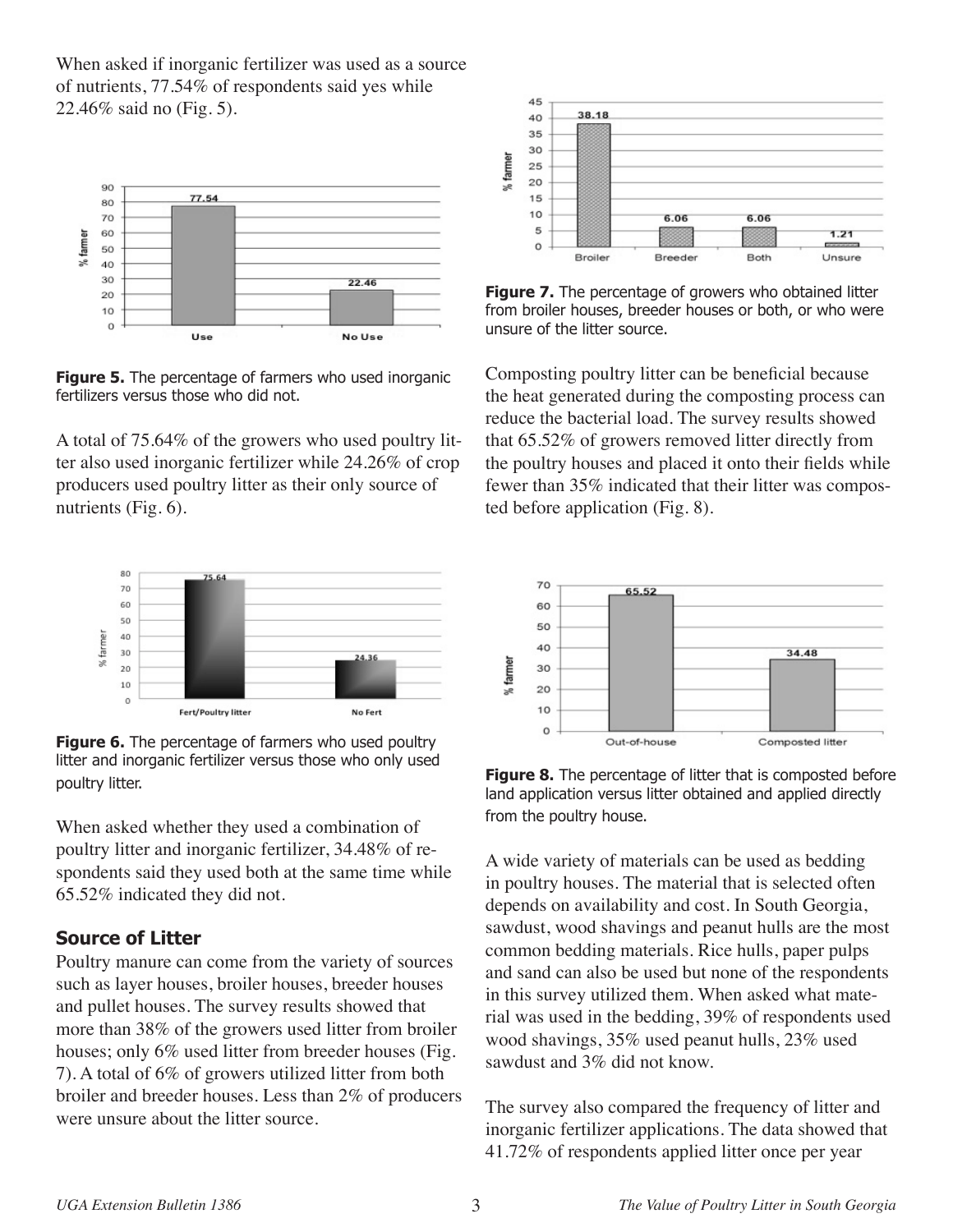compared to 45.70% of farmers who used inorganic fertilizer (Fig. 9). Only a small percentage of inorganic fertilizer users (0.66%) and poultry litter users (1.32%) applied treatment less than once per year. Compared to litter users (2.65%), respondents who applied inorganic fertilizer (7.95%) did so more than once per year.



**Figure 9.** The percentages of growers who applied poultry litter or inorganic fertilizer less than once, once or more than once per year.

The amount of fertilizer and poultry litter farmers apply to their land each year and the amount of money paid for these amendments is an indicator of the amount of money involved in fertilizing the soil. Since not all crop producers cultivate all of their land each year, respondents were asked to indicate the amount of litter and fertilizer they applied per acre. Of the farmers who used fertilizer, 33.69% applied up to 250 pounds per acre (Fig. 10). Almost half (49.06%) applied 251-500 pounds per acre, and 16.99% applied more than 500 pounds per acre. The amount and type of fertilizer used depended on the type of crop planted.



**Figure 10.** The percentage of growers who applied less than 250 pounds, between 251 and 499 pounds and more than 500 pounds of inorganic fertilizer per acre.

# **Cost of Fertilizer Use**

Farmers who used inorganic fertilizer paid a variety of prices depending on the type of fertilizer purchased, from up to \$500 per ton (46.67%) to \$600-\$1,000 per ton (46.67%) to more than \$1,000 per ton (6.67%) (Fig. 11). Responses indicated that 14.29% of growers used nitrogen fertilizer, 1.79% used potash and the remaining 83.93% applied mixed fertilizer. None of the respondents applied phosphate fertilizers.



**Figure 11.** The percentage of growers who paid \$100-\$500, \$600-\$1,000 or more than \$1,000 for inorganic fertilizer each year.

The amount of litter applied to the soil depended on the crop, with more litter applied to land on which cotton or other row crops were grown. Figure 12 shows that the majority of crop producers (92.86%) applied more than 1 ton of poultry litter per acre, while only 7.14% applied 1 ton per acre.



**Figure 12.** Tons of litter applied per acre.

# **Cost of Poultry Litter**

Respondents were asked how much they paid for litter, and the cost ranged from \$10 to \$55 per ton. The results showed that 27.42% of growers bought litter for \$10-20 per ton while 43.55% purchased litter for \$21-35 per ton. Just over 29% bought litter for more than \$35 per ton (Fig. 13). The wide variation in prices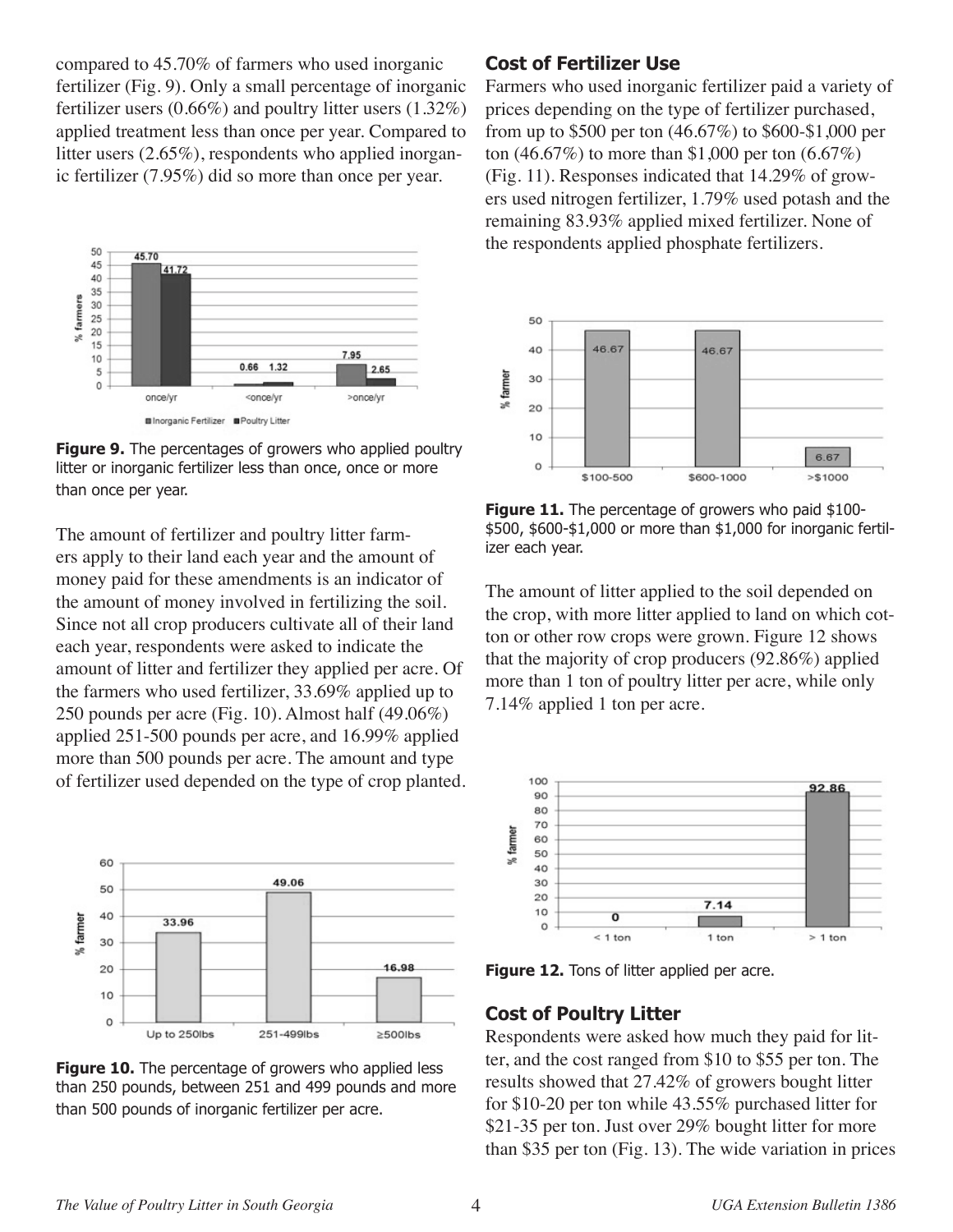paid for poultry litter could be the result of differences in availability, transportation and handling costs as well as lack of information on poultry litter's value. It is also important to note that although a question addressing this issue was not included in the survey, some of these crop producers also owned poultry or received poultry litter from family members who were poultry producers.



**Figure 13.** Growers paid anywhere from \$10 to more than \$35 per ton for poultry litter.

#### **Acreage Under Cultivation**

Crop growers in South Georgia usually cultivate large acreages. The following results place the respondents into five groups based on the amount of land on which they applied inorganic or organic (litter) fertilizer. Figure 14 shows that 25.83% of respondents applied some form of soil amendment to up to 250 acres, 22.5% fertilized 251-500 acres, 10% fertilized 501-700 acres and 10% fertilized 701-1,000 acres; 31.67% fertilized more than 1,000 acres with inorganic fertilizer, poultry litter or both.



**Figure 14.** The percentage of growers who fertilized between 1 and more than 1,000 acres of cultivated land at the time of the survey.

### **Crop Yield Using Poultry Litter**

Producers use soil test results to decide on the type of fertilizer they will apply to their land. The results from this survey showed that 100% of producers who utilized inorganic fertilizers tested the soil prior application. In contrast, 89.23% of producers who used poultry litter tested their soil prior to application while 10.77% of litter users did not test their soil before they applied litter.

Inorganic fertilizers usually clearly label their nutrient content or ratio of ingredients. The same is not true for poultry litter and other organic fertilizer sources. The nutrient content of poultry litter can be obtained by sending a litter sample to a lab. When asked if the litter was analyzed prior to use, 74.58% of respondents said yes while 25.42% said no.

There are numerous reasons why crop producers utilize poultry litter, including according to the survey crop yield. When asked to compare the yields of crops fertilized using poultry litter to those using inorganic fertilizers, 49.15% of respondents indicated that crop yield was equal regardless of the nutrient source; however, 45.76% reported that poultry litter produced better yields than inorganic fertilizer and 5.08% said it was less (Fig. 15). These reports were similar to those published by Gascho et al. (2001), who observed that litter application increased cotton, pearl millet, wheat and canola yields while reducing peanut yields.



**Figure 15.** The percentages of growers who indicated that crop yield was equal regardless of nutrient source, and those who indicated that poultry litter produced yields less than or greater than inorganic fertilizers.

While poultry litter has benefits as an organic fertilizer, it is not always readily available and some crop producers will have to travel great distances to obtain it. The results from this survey showed that 24.03% of litter users travel up to 20 miles to get the litter while 41.09% of inorganic fertilizer users travel the same distance to obtain inorganic fertilizer (Table 1). Only 6.98% of litter users traveled 21-50 miles to obtain their fertilizer compared to 10.85% inorganic fertilizer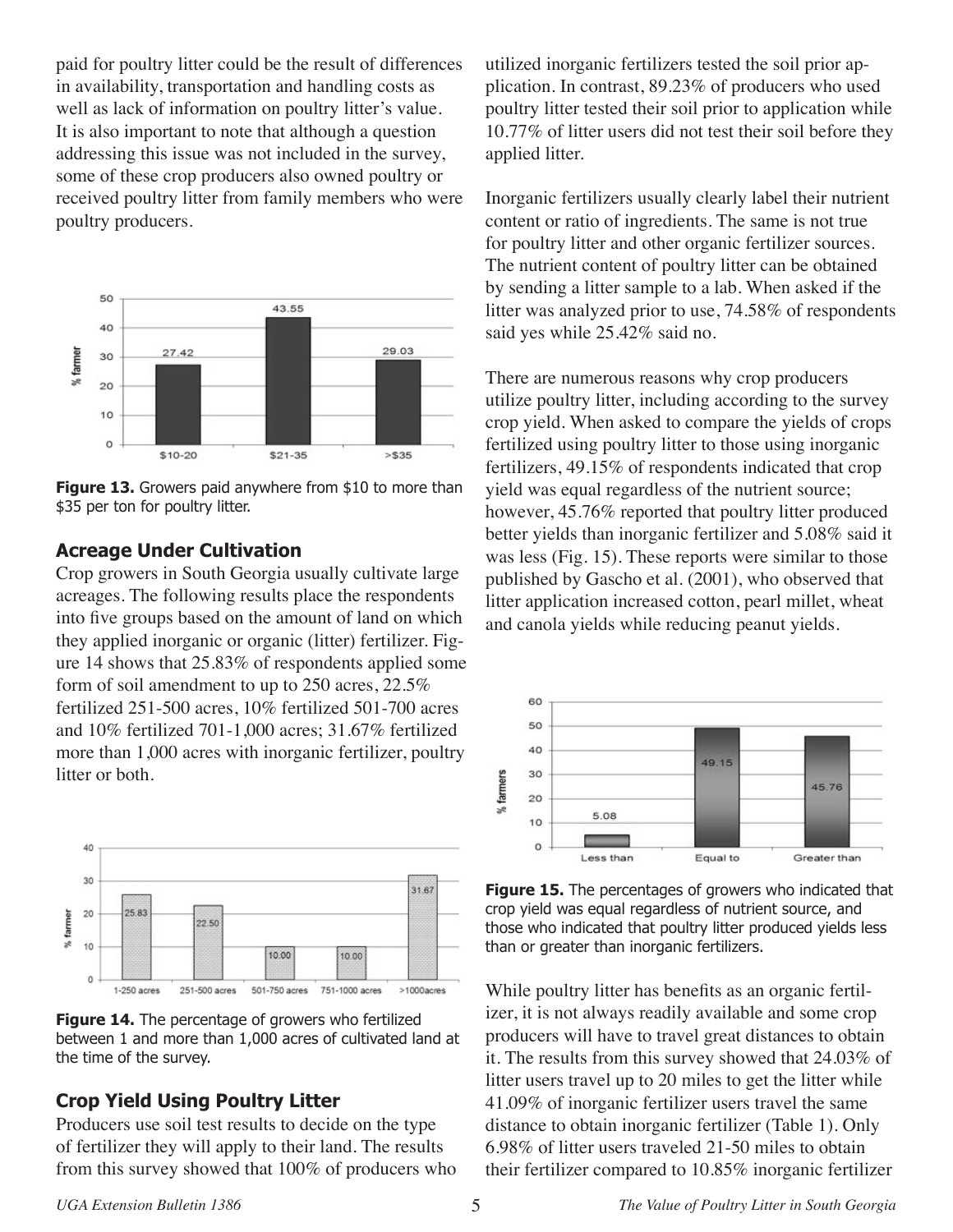users. However, when the distance increased to 51- 100 miles, 4.65% of litter users traveled this distance compared to only 0.78% of inorganic fertilizer users. About 11% of litter users traveled over 100 miles to obtain poultry litter compared to 0.78% of inorganic fertilizer users who traveled that distance.

#### **Table 1. Percent of growers who traveled various distances to obtain litter or inorganic fertilizer.**

|                       | <b>Distance Traveled (in miles)</b> |           |        |       |
|-----------------------|-------------------------------------|-----------|--------|-------|
| Type of Fertilizer    | $0 - 20$                            | $21 - 50$ | 51-100 | >100  |
| <b>Poultry Litter</b> | 24.03%                              | 6.98%     | 4.65%  | 11.0% |
| Inorganic Fertilizer  | 41.09%                              | 10.85%    | 0.78%  | 0.78% |

# **Application of Litter**

How the litter is spread and who spreads it can impact the final cost. A total of 44.93% of respondents who used litter applied it pre-plant compared to 42% who incorporated it and 13% who strip-tilled it (Fig.16). More respondents spread the litter themselves (58.33%) rather than have someone else spread it for them (41.67%) (Fig. 17).









One unfavorable impact of litter application is that of neighbor relationships. There are often complaints about the odor, particulate matter and insects that can be associated with freshly spread litter. A total of 55.56% of respondents said they received complaints from their neighbors while 44.44% said they did not (Fig. 18)



**Figure 18.** The percentage of growers who said they either did or did not have odor complaints from neighbors.

# **Summary**

- On average, poultry litter contains 60 pounds of nitrogen, 78 pounds of phosphorous, and 56 pounds of potassium, per ton.
- Poultry litter has a computed fertilizer value in excess of \$80.00 per ton.
- Poultry litter has practical value to a variety of crop producers:
	- 50% of crop producers in South Georgia use poultry litter; 24% use it as their only source of fertilizer.
	- Most crop producers use poultry litter at a rate of 2 tons per acre.
	- Crop producers spend a substantial amount of money on inorganic fertilizers each year, with more than half of these surveyed spending \$600 to \$1,000 per ton per year.
	- Crop producers apply fertilizer to large acreages each year, the cost of which varies based on the type of fertilizer.
	- With only about 50% of producers using poultry litter, opportunities exist for more application. The lack of more widespread use could be a result of unavailability of litter or the lack of information on the value of poultry litter as a fertilizer.
- Approximately 45% of respondents indicated that applying poultry litter improved yield.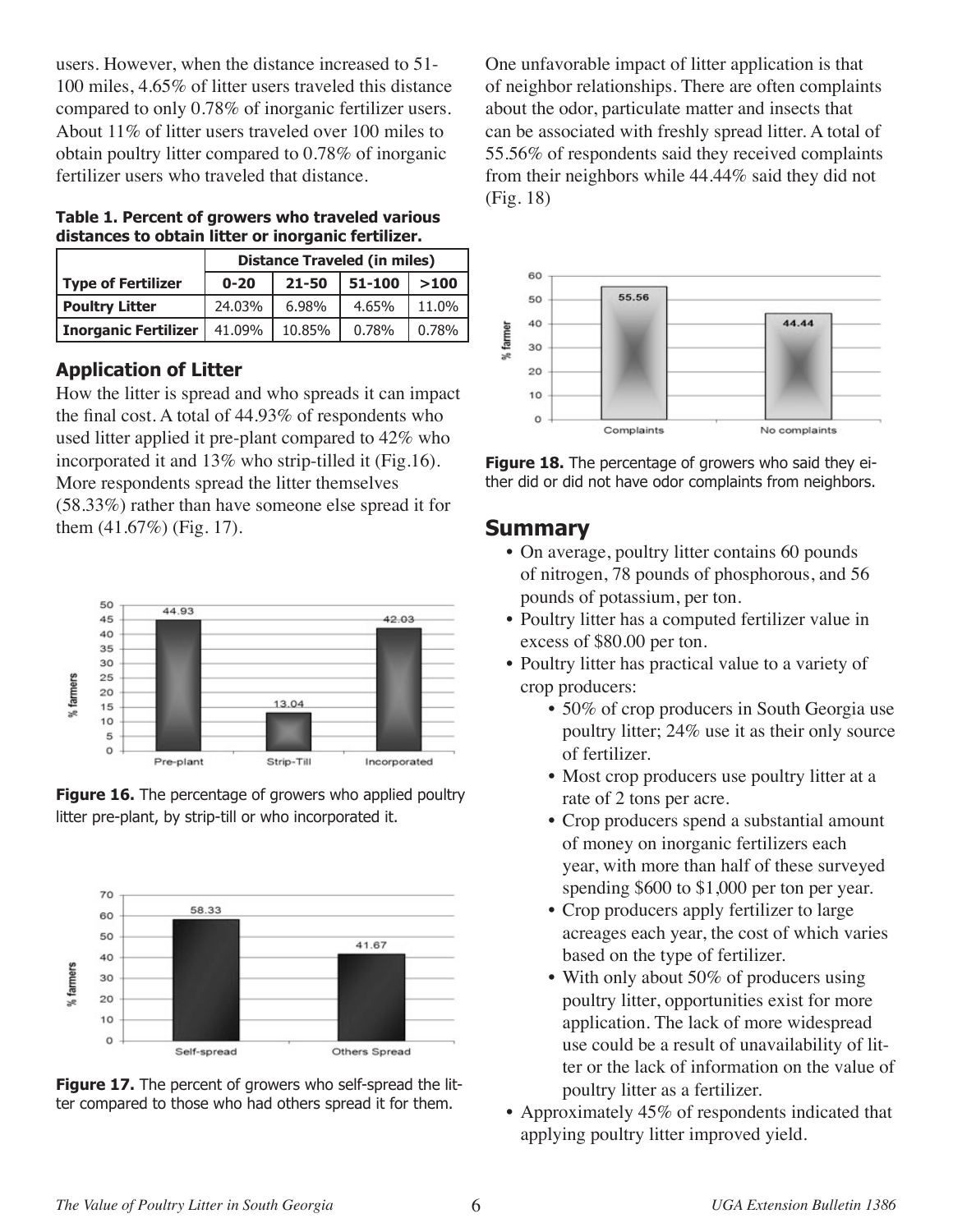- Crop producers utilizing litter indicated a willingness to travel great distances to obtain it.
- The percentages of complaints from neighbors indicate a need for use of best management practices for poultry litter application.

# **References**

- Gascho, G.J., Hubbard, R.K., Brenneman, T.B., Johnson, A.W., Sumner, D.R., and Harris, G.H. 2001. Effects of broiler litter in an irrigated, double-cropped, conservation-tilled rotation. *Agron. J.* 93:1315-1320.
- NASS National Agricultural Statistics Service. 2009. Georgia poultry facts 2009 edition. USDA, NASS, Georgia Field Office.
- Ritz, C. W. and W. C. Merka. 2009. Maximizing Poultry Manure Use Through Nutrient Management Planning. University of Georgia Cooperative Extension Bulletin 1245.